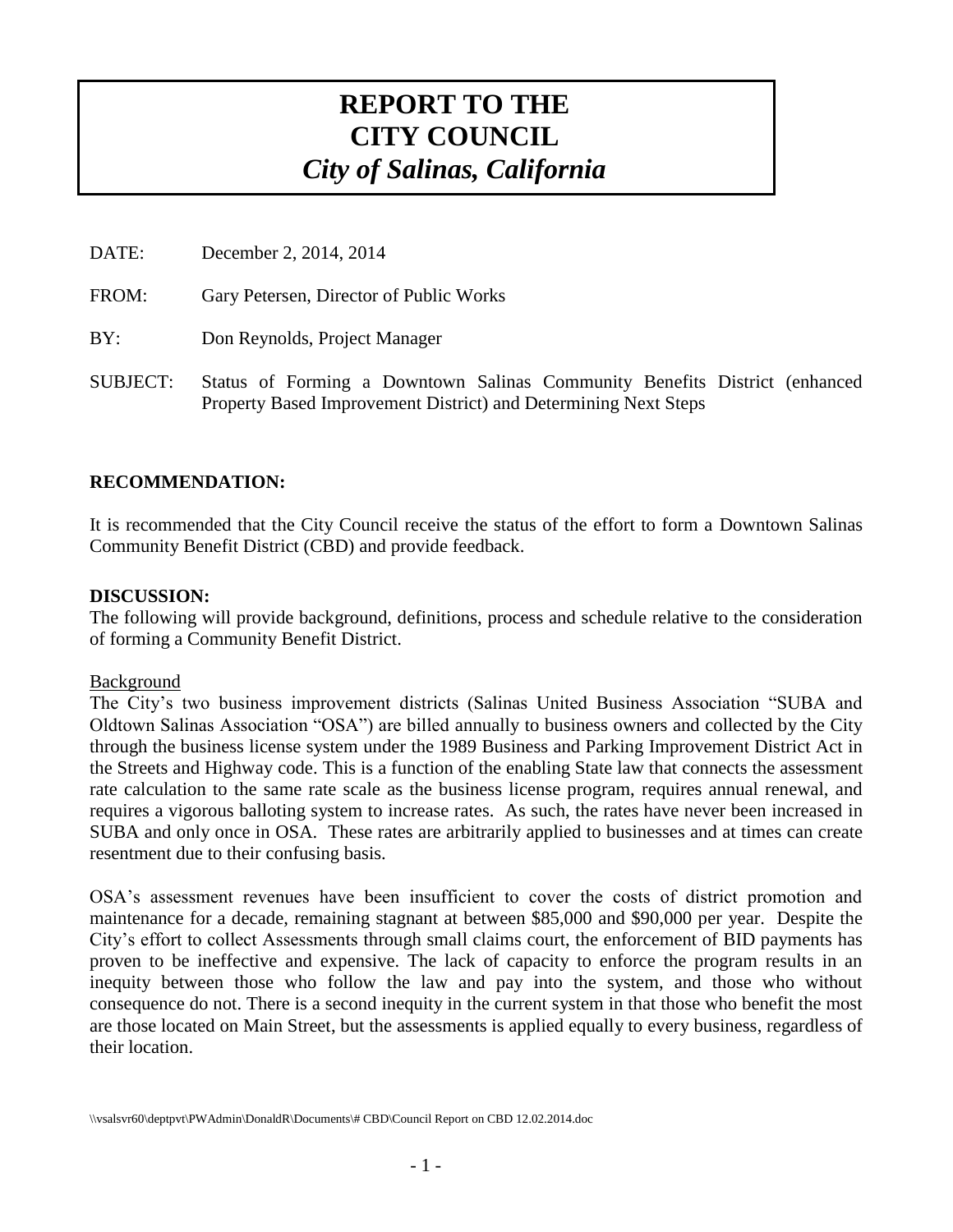Many efforts have been made to provide additional revenue to the BID's including direct subsidy from redevelopment and City general funds. For several years in Oldtown, the City's general fund paid half and OSA paid half of the cost for utilities and for HOPE Services to maintain the improvements on Main Street. But in 2005, the City could no longer sustain its contribution and the partnership ended. This is when a team of property owners headed by Catherine Kobrinsky Evans, began soliciting donations from other property owners. Not every property owner donated, and not every property owner donates the same amount. It is not uncommon for business owners to own their shops, paying for both the BID assessment and HOPE Services. The exception is true as well.

In a June 30, 2010 in a report written by then Executive Director Deanna Carvey, titled "BID Options for Fiscal Sustainability" includes convincing arguments illustrating the inequities and unsustainable nature of the BID. She introduced the idea and the potential to re-think the way Oldtown is paid for and maintained. Revenues hinge on the number and type of businesses in the District: 2007 was at 398, 2008/09 - 440, 2009/10 decreased to 378. Potential BID revenues rose to a high of \$140,700 to a low of \$119,783. Compliance, which is a lawful but voluntary act, also fluctuates with the economic conditions of the BID. In 2008/09 delinquencies were at 17% and in 2010, it rose to 26% and compliance remains at between 75 and 80%. OSA has to budget revenues at this level, which is between \$85,000 and \$100,000 per year. A 10% swing in revenues is significant and unreliable. At its 2010 retreat, the OSA Board agreed to explore changing from a business improvement district ("BID") to a property based improvement district. It cannot take this challenge on by itself.

#### Property Based Improvement Districts

With private investment in Oldtown on the rise and the Downtown Vibrancy Plan near completion, partnerships have been aligned with OSA to fully explore changing the Downtown's outlook for a sustainable future and making that change from a BID to a new property based Community Benefit District (CBD)

In general terms, a CBD is an assessment of properties, not businesses. By state constitutional law, a property assessment can only fund supplemental services or "special benefits", not replace "general benefits" that are currently being provided by the City. Properties change hands less frequently, when they do there often follows a sizable capital investment that requires certain safeguards. Assessments are collected through the property tax bill and are efficiently and effectively enforceable. CBD formation and establishment is prescribed by Article XIII of the State constitution. A CBD Steering Committee has been formed within a defined geographical boundary and a survey was mailed out to determine the type of special benefit services property owners might be willing to fund with a new CBD . The costs associated with the desired outcome is weighed against a property owner's property variables and the assessment formula will be determined by the property owners themselves. Weighing these and other factors is how the proposed assessment rates are calculated.

\\vsalsvr60\deptpvt\PWAdmin\DonaldR\Documents\# CBD\Council Report on CBD 12.02.2014.doc CBD assessment rates are much more intricate and rationally formulated than the BID assessment rate calculation. The method of assessment varies. There are usually three different basic assessment methods: parcel size, building size and street frontage. Revenue from each of the three methods has a specific use. Revenue from the street frontage assessment is generally the largest because this is the where the "special" assessment occurs; between the curb and the property line. It is this space where the cost of landscaping, security, lighting and general image is maintained. The revenue from the building square footage method is generally connected to public relations, marketing and District Identity programs. The revenue from the parcel's square footage method is usually allocated for general administration and perhaps parking and a contingency amount. Establishing these methods and the determining the rates for each method are decided by the property owners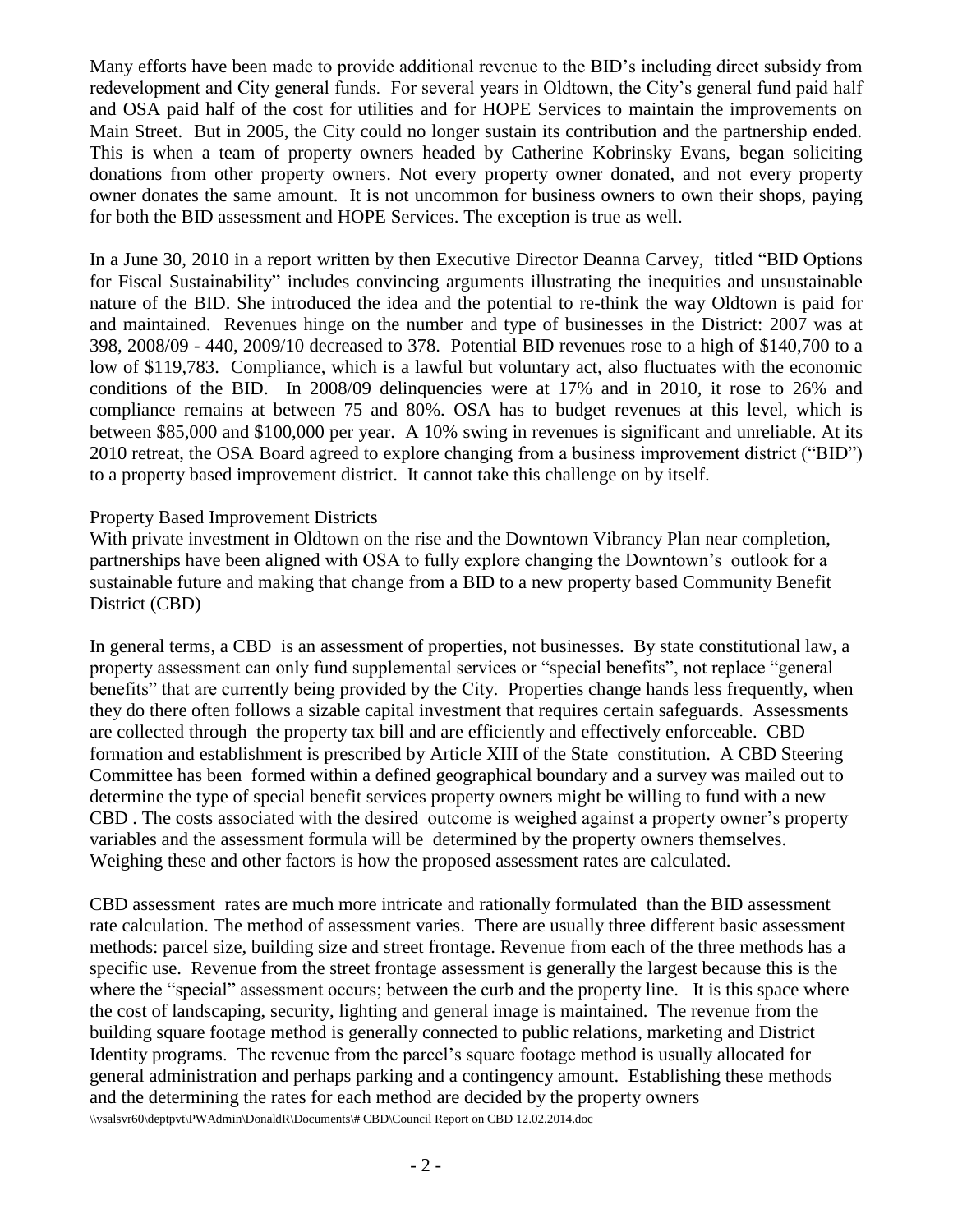The rates can be further defined by benefit zones, where in some communities, a higher priority is focused on the center of the district, and a reduced benefit is calculated moving away from this center (Zone 1, Zone 2, etc). Attached is sampling of several districts of this nature.

Following the prescribed processes of Proposition 218, once the property owners have agreed to the a management plan that lays out the costs of the programs and activities , and its proposed assessments rates, the CBD plan will be reviewed and approved by the Salinas City Attorney's office and an independent Assessment Engineer. Once the CBD plan has been certified by the Assessment Engineer as being compliant with Proposition 218, the property owners will circulate and submit a petition of support to the City . Under a new proposed Salinas Community Benefit District ordinance, the property owner petition support must represent at least 30 % of the "weighted assessment" amount of the entire district assessment revenue.. The CBD petition then triggers a "Resolution of Intent" adopted by the City Council, which then allows the City to mail out ballots to all affected CBD property owners. The balloting is done by mail, and allows a minimum of 45 days for the property owners to return their mail ballots. Ballots are sealed until the opening of the public hearing. If a majority (50% plus 1) of the returned ballots support of the proposed CBD (based on that weighted value) the District may be formed when the Council adopts a "Resolution of Formation". This entire process ideally should be completed during the summer in time for the Assessor's Office to include the assessment in the upcoming fiscal years' property tax billing cycle.

#### Community Benefit Districts

A Community Benefit District is a Charter City application of the State's PBID laws, that has become common in Charter cities like Salinas. Marco Li Mandri of New City America was invited last April by local property owners to describe the Community Benefits District (CBD) in Little Italy San Diego. Later in June, the City Manager hosted a follow-up meeting with twenty-four property owners to discuss the possibility of forming a CBD in the downtown. The concept was well received and the Council approved up to \$80,000 in fiscal year 2014/15 to retain New City America to explore the CBD method that will build, maintain and sustain a more dynamic, commercially viable, safer, healthier Downtown with the prospects of new mixed use, office and residential development.

Initially the CBD will rely primarily upon property assessment generated revenues. The concept is that eventually the CBD Management Corporation will grow and receive revenues from multiple sources within a defined boundary that can among other things, including entrepreneurial activities, special events, donations and ongoing programs like farmers markets. Public properties, by constitutional mandate, are not be excluded, and no exemptions for not-for-profit entities are being considered. It can be governed by a 501(c)3 non-profit corporation, merging the existing energies in Downtown into just one organization, rather than the 501(c)6 BID and the OSA Foundation. It can receive grants and donations, and merge these with more powerful assessments.

A CBD can have a term, or no term as determined by the ordinance that enables the assessment district. The term or its status of existing in perpetuity would be up to the property owners themselves and would be articulated in the CBD plan, adopted by the City Council at the Resolution of Intent and Resolution of Formation stages. This is an important unique attribute of the CBD. It stabilizes the revenue, and allows the CBD to consider acquiring property or entering into long term leases. If no termination is considered, there would be annual trigger to disestablish the CBD using the same petition and balloting process that establishes it.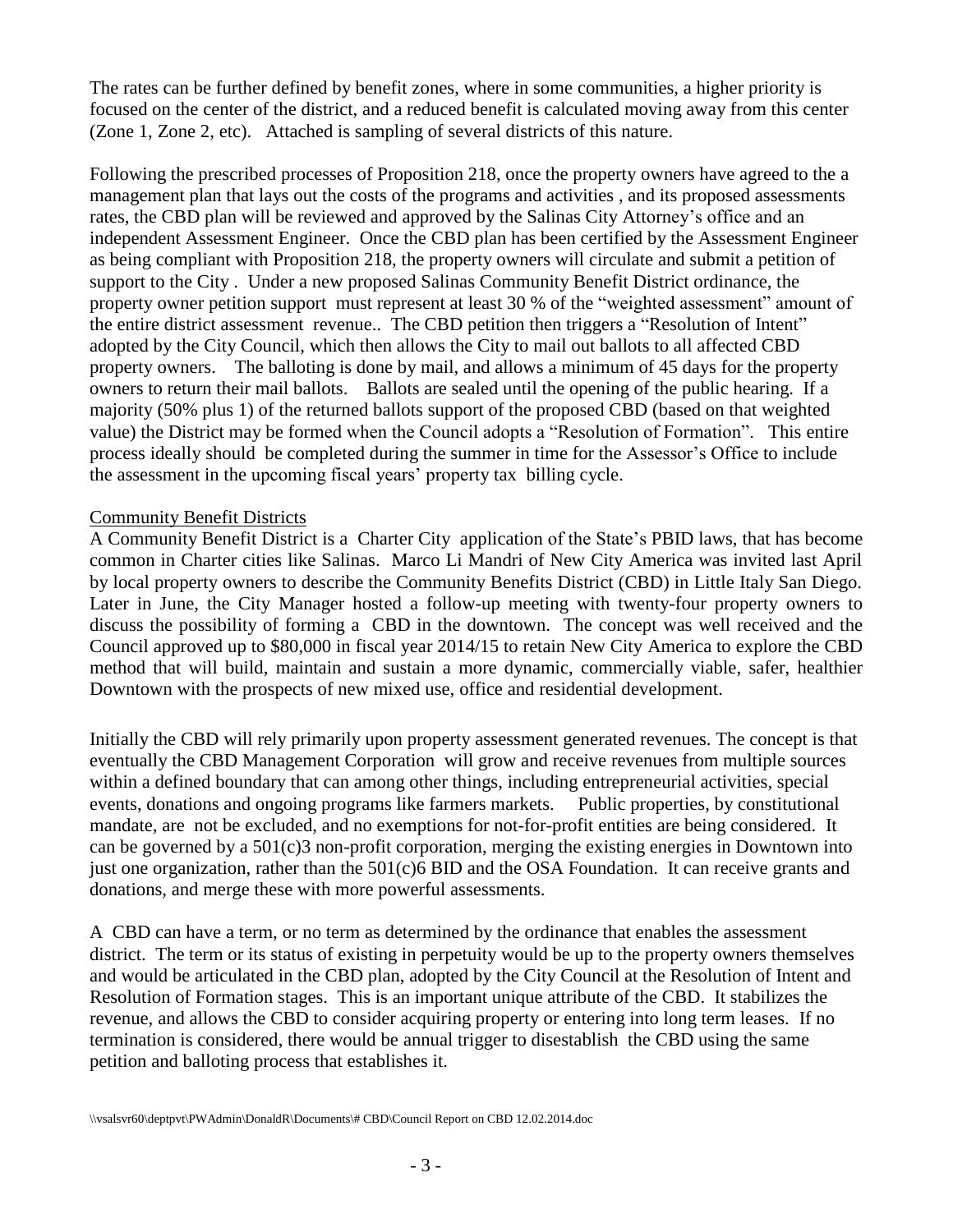The revenue growth of the CBD is commonly built in as an inflationary factor with annual limits; for example the "Cost of Living Allowance, not to exceed 5% annually…". Of course, the repurposing of public properties for private use and the development of additional floor space and "improvements to land" in Downtown will also cause budget growth. The value of a City owned surface parking lot to the CBD is the base level. If developed into a five story condominium project, the value increases significantly. The Salinas Downtown has a tremendous capacity in this regard as captured in catalyst sites described in the Vibrancy Plan.

As referenced in the second attachment, New City America has recently completed its 74<sup>th</sup> District and is working on its  $75<sup>th</sup>$ . These districts are all across the United States, but most are in California including several in San Francisco, Oakland, Tracy, San Jose, San Leandro and recently in Downtown Redwood City. The Redwood City CBD Plan (June 14, 2014) anticipates a generation of \$795,000. Of this amount, 53% are targeted for sidewalk operations and beautification, 20% for promoting District identity, 5% for parking management, 15% for administration and 5% for contingencies. The Downtown Redwood City's CBD plan area is larger than Salinas and is more densely developed.

#### CBD Formation Process and Calendar

The third attachment is the scope of work for New City America. The first phase of forming a steering committee, drafting boundaries and conducting a survey has been completed. The Steering Committee consists of 20 Downtown property owners. The Fourth Attachment is the area surveyed, followed by the final draft boundary map. This map originated from the Downtown Vibrancy Plan, and was refined by the Steering Committee.

The survey asks simple questions stated in the form of "*would you support property owner funded…*" special benefit services and gives the property owners a variety of services to weigh in on. The survey did not discuss rates, because this detail will come after lengthy discussions to be held after consideration of the project's feasibility. The survey results provided in the fifth attachment indicate that (among other things) forming a CBD is feasible. The results also caused the boundaries to be reduced in size as deemed appropriate based upon the need to focus on commercial land-uses, and based on input from a few concerned property owners on the perimeter. These results were shared at the fourth Steering Committee meeting November  $6<sup>th</sup>$ . Property owners confirmed the boundaries, agreed to the findings in the results of the survey and unanimously agreed to move forward to the next formation phase.

#### January – February 2015

The next step is to return to the Council with a draft Community Benefit District Ordinance that tailors the State's property assessment district laws into the unique character of Salinas. This ordinance will be applicable City wide and can be used for a variety of purposes related to having property owners, fund special benefit services over and above the general benefit services the City is currently providing through its general fund. Once approved by the City Council, the Steering Committee will reconvene after the holidays and begin drafting a CBD Management District Plan. The needs described in the Vibrancy Plan will provide a terrific start to this process. Safety, panhandling, sanitation, appearance and cleanliness will surface as top priorities. The level of services will then be determined with the associated costs. The method of merging OSA into this one organization will be determined by the OSA Board themselves and this may emerge from this process.

## March - April 2015

\\vsalsvr60\deptpvt\PWAdmin\DonaldR\Documents\# CBD\Council Report on CBD 12.02.2014.doc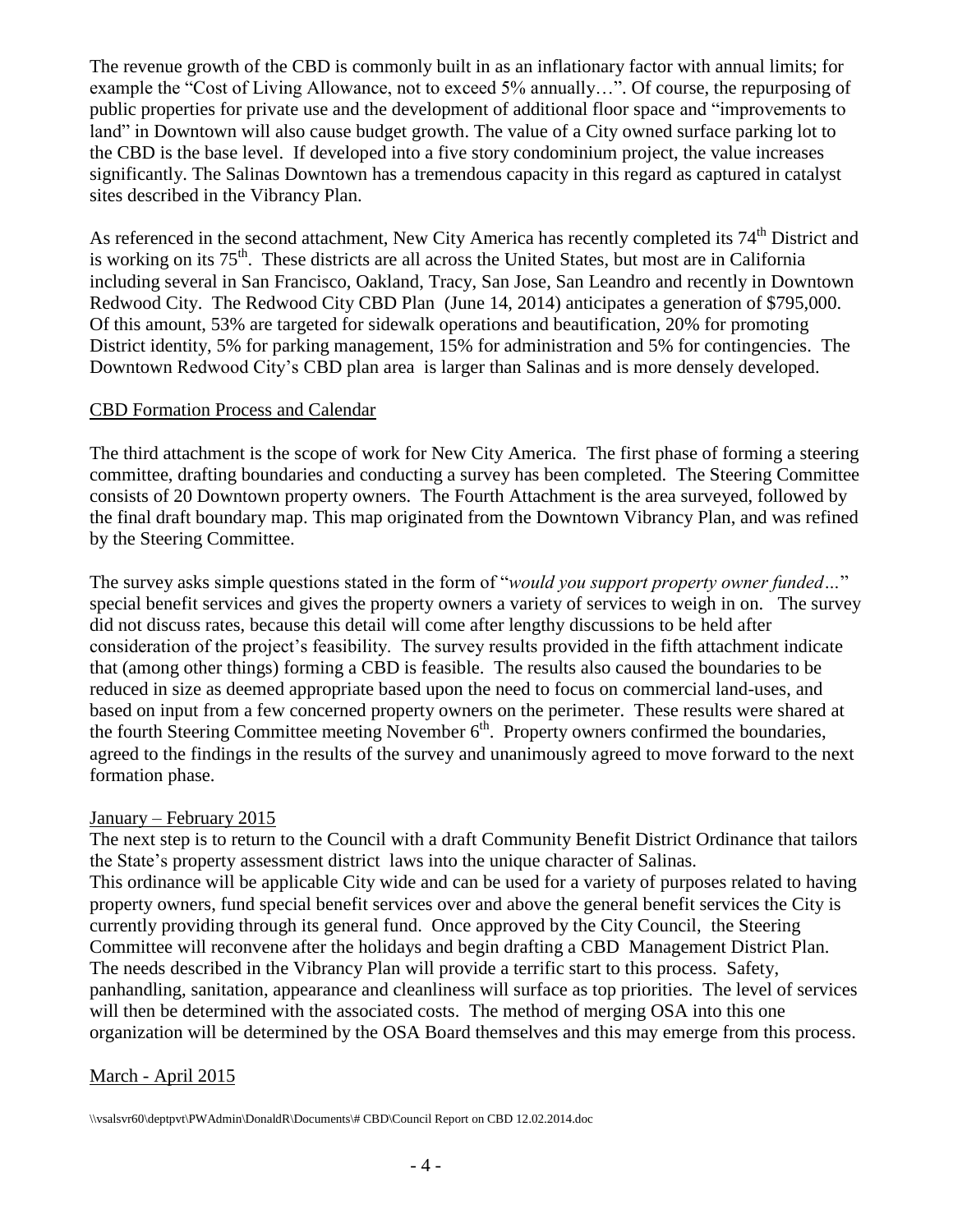The Proposition 218 process as described above involves approval of a management district plan, certification by an independent Assessment Engineer, approval of the City Attorney, and then circulation of a petition endorsing the CBD by the affected property owners. Petitions signed by a minimum of 30% of the weighted property owners in favor of forming the new CBD will be submitted to the City Manager's office for consideration by the City Council . The petitions form the legal basis for a Resolution of Intent which triggers the mail ballot procedure identified in Proposition 218. It then has to be presented and ratified by the Council.

## April-May 2015

Once the petition is completed it will be presented to the Council in late April or at the first meeting in May, seeking a "Resolution of intent" to hold a public hearing to count the results of a mail ballot proceeding. The public hearing date is set and the Clerk is instructed to mail the ballots out to the affected CBD property owners. . The law requires a minimum 45-day period for the balloting process. The goal is to tally the votes at the Council's second meeting in June.

## June-July 2015

The public hearing is held, testimony is taken, the public hearing will be closed and the Clerk will go into an adjacent room to count the ballots. If a "majority protest" is not reached, the City Council will then have the option to adopt a "Resolution of Formation". There is no minimum required weighted vote of the property owners. The majority protest is reached if the returned opposed ballots, by weight or assessment amount, exceed the returned ballots of support. Once the Council adopts the Resolution of Formation, City staff will transfer the assessment rate calculations and a final engineer's report to the County before their early August deadline. The goal is to establish the assessment with fiscal year 2015/16 and have it included in the December property tax bill.

## August- September 2015

An Interim Board of new CBD property owners will be created from the CBD Steering Committee. The Interim Board will elect interim officers of the corporation, adopt articles of incorporation and file those articles with the Secretary of State. . By-Laws will be drafted that could blend merchants and property owners on the Board, and corporate documents will be readied for the Secretary of State and the IRS once the CBD has been formed next summer. The goal is to seek public benefit non profit status, or 501c3 status with the IRS.

By December 2015, the new CBD will be up and running and in receipt of its first assessment revenues.

# **ISSUE:**

Shall the City Council, after receiving this report and the results of the property owner survey, agree by consensus to continue on the path toward the implementation of a Community Benefit District in the Downtown?

## **FISCAL IMPACT:**

Funding for the study and consulting services is approved in the FY 14/15 budget.